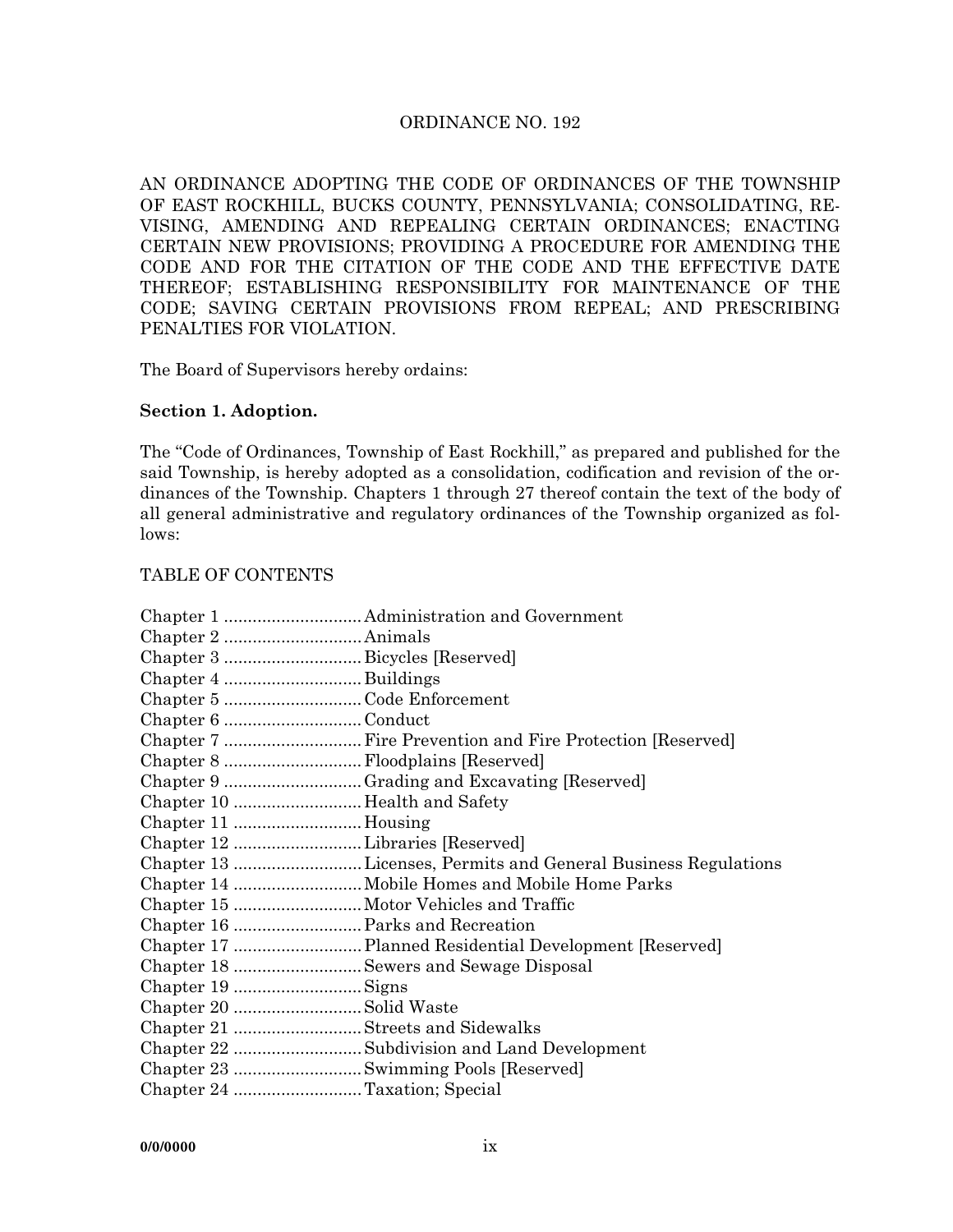| Chapter 25 Trees [Reserved] |
|-----------------------------|
|                             |
|                             |

APPENDIX:

|           | A Annexation of Territory |
|-----------|---------------------------|
|           | B Bond Issues and Loans   |
|           |                           |
|           |                           |
|           |                           |
|           | F Public Property         |
| G  Sewers |                           |
|           | H Streets and Sidewalks   |
| I Water   |                           |
|           |                           |
|           |                           |

Key to the Disposition of All Ordinances

The Appendix of the volume lists, by subject matter, in chronological order, the titles (or an abstract of title) of enactments of special nature or of historical interest, for the complete text of which the official records of the Township shall be authoritative.

## **Section 2. Citation and Effective Date.**

The codification referred to in section 1 of this ordinance shall be known and cited officially as the "Township of East Rockhill Code of Ordinances," and all future ordinances shall make reference thereto. This ordinance shall become effective immediately upon publication of notice of final enactment as required by law.

## **Section 3. Saving Clause.**

The provisions of the Township of East Rockhill Code of Ordinances, so far as they are the same as those ordinances and regulations in force immediately prior to the adoption of said Code, are intended as a continuation of such ordinances and regulations and not as a new enactment. The provisions of the Township of East Rockhill Code of Ordinances shall not affect any suit or prosecution pending or to be instituted to enforce any of the prior ordinances or regulations.

## **Section 4. Consolidation and Revision.**

As a necessary part of codification, the following provisions are hereby consolidated and revised as indicated: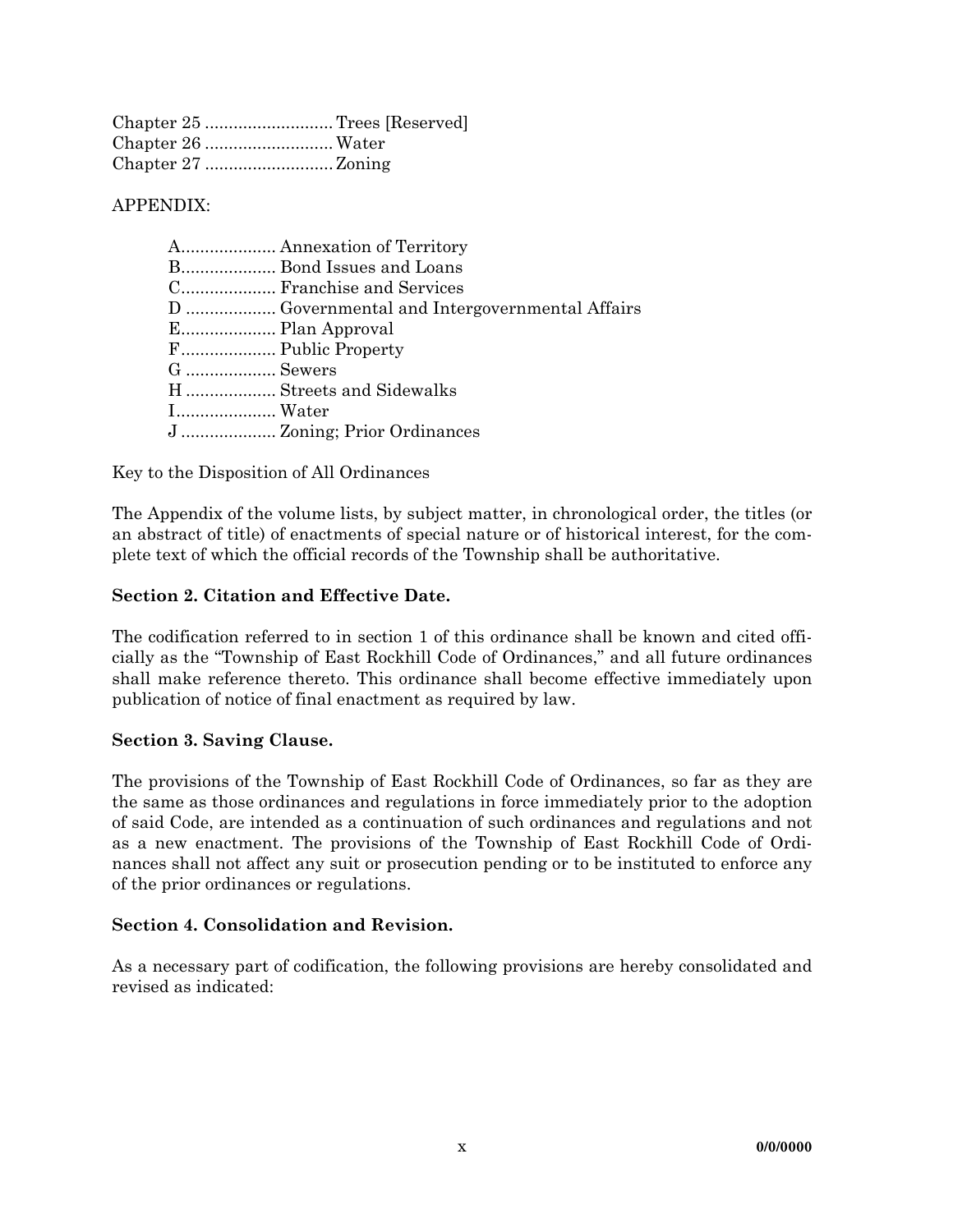## A. Consolidations

| <b>Chapter, Part, Section</b> | Subject                    | Ordinance No.                                                                                                        |
|-------------------------------|----------------------------|----------------------------------------------------------------------------------------------------------------------|
| 15, Entire Chapter            | Motor Vehicles and Traffic | 12, 20, 25.5, 34, 62, 66, 68, 74,<br>Res. 85-5, 96, 108, 127, 132,<br>134, 135, 141, 144, 147, 157,<br>169, 173, 180 |
| В.<br>Revisions               |                            |                                                                                                                      |
|                               |                            |                                                                                                                      |

| <b>Chapter, Part, Section</b> | Subject             | Ordinance No. |
|-------------------------------|---------------------|---------------|
| $1, 2, 1-201$                 | Planning Commission | $13, \S\S1.6$ |

#### **Section 5. New Enactments, Amendments and Repeals.**

As a necessary part of codification, the following ordinances are hereby enacted, amended and repealed as summarized by short title:

A. New Enactments

| <b>Chapter, Part, Section</b> | Subject                                                                                                                                   |
|-------------------------------|-------------------------------------------------------------------------------------------------------------------------------------------|
| $5, 2, \S\$ 5-205, 5-206      | BOCA National Building Code; State Laws and<br>Regulations; Provisions to be Continuation of Exist-<br>ing Regulations                    |
| $5, 3, \S\$ $5-303, 5-304$    | CABO One and Two Family Dwelling Code; State<br>Laws and Regulations; Provisions to be Continua-<br>tion of Existing Regulations          |
| $5, 4, \S\$ $5-403, 5-404$    | National Mechanical Code; State Laws and Regula-<br>tions; Provisions to be Continuation of Existing<br>Regulations                       |
| $5, 5, \S$ §5-503, 5-504      | National Plumbing Code; State Laws and Regula-<br>tions; Provisions to be Continuation of Existing<br>Regulations                         |
| 5, 6, §§5-611, 5-612          | National Electrical Code; State Laws and Regula-<br>tions; Provisions to be Continuation of Existing<br>Regulations                       |
| $5, 7, \S$ §5-703, 5-704      | <b>BOCA National Fire Prevention Code; State Laws</b><br>and Regulations; Provisions to be Continuation of<br><b>Existing Regulations</b> |
| 5, 8, §§5-803, 5-804          | <b>BOCA National Property Maintenance Code; State</b><br>Laws and Regulations; Provisions to be Continua-<br>tion of Existing Regulations |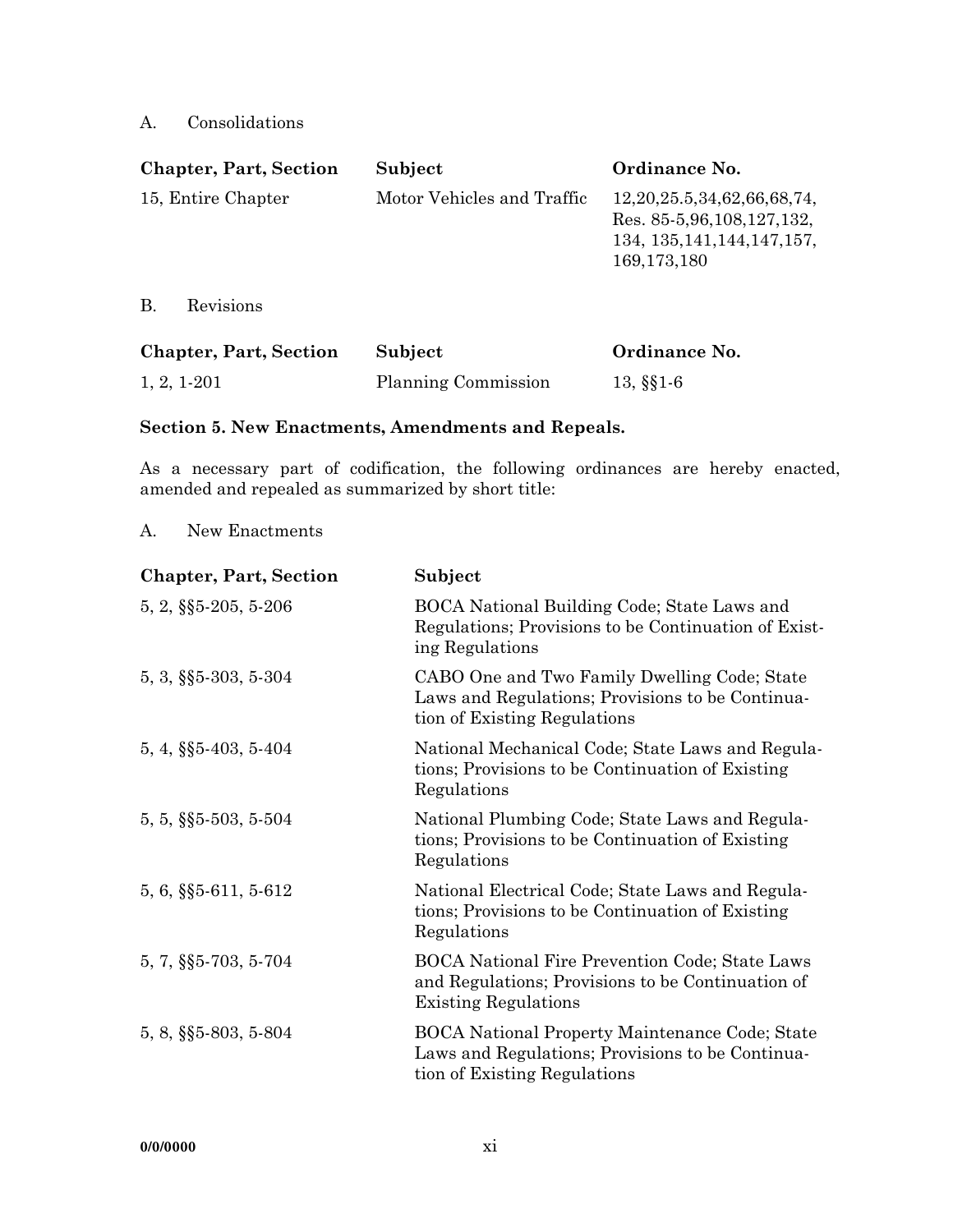# B. Amendments

| <b>Chapter, Part, Section</b> | Subject                                                                    | Ordinance No.      |
|-------------------------------|----------------------------------------------------------------------------|--------------------|
| $1, 9, 1-901$                 | <b>Public Records</b>                                                      | Res. 83-4          |
| 5, 5, 5.502                   | Plumbing Code; Amend-<br>ments                                             | 136, Art. V        |
| $13, 2, 13-203$               | Transient Retail Busi-<br>nesses; Exceptions                               | $155,$ \$3         |
| 13, 3, 13-302                 | Licensing of Junk Dealers;<br>License Required                             | 7, §2              |
| $13, 3, 13-305$               | Licensing of Junk Dealers;<br>Transferring of License                      | 7, §5              |
| 14, 1, 14-101                 | Mobile Homes; Definitions                                                  | 87, §1             |
| 14, 1, 14-104                 | Mobile Homes; Inspection<br>and Fees                                       | 87, §4             |
| 18, 1, 18-101                 | Holding Tanks; Purpose                                                     | $165, \, \S1$      |
| 18, 1, 18-113                 | Holding Tanks; Permit<br>Processing                                        | Res. 96-14, Art. 3 |
| 18, 2, 18-202                 | Wastewater Treatment;<br>Definitions                                       | 156, §1.2          |
| 18, 2, 18-203                 | Wastewater Treatment;<br>Abbreviations                                     | 156, §1.3          |
| $18, 2, 18-235$               | Wastewater Treatment;<br>Record Keeping Require-<br>ments                  | 156, §4.5          |
| 18, 2, 18-247                 | Wastewater Treatment;<br>Right to Appeal                                   | 156, §5.7          |
| $18, 3, 18-303$               | Sewers; Required<br>Plans/Approval                                         | 146, §102          |
| 18, 4, 18-403                 | Sewers; Sewer Rates                                                        | 54, §3             |
| 18, 5, 18-503                 | Sewer Installation and<br>Connection; Building Sew-<br>ers and Connections | 53, Art. 1         |
| 20, 1, 20-102                 | Waste Flow Control and<br>Licensing; Definitions                           | 145, \$2           |
| 20, 1, 20-104                 | Waste Flow Control and<br>Licensing; Prohibited Ac-<br>tivities            | 145, §4            |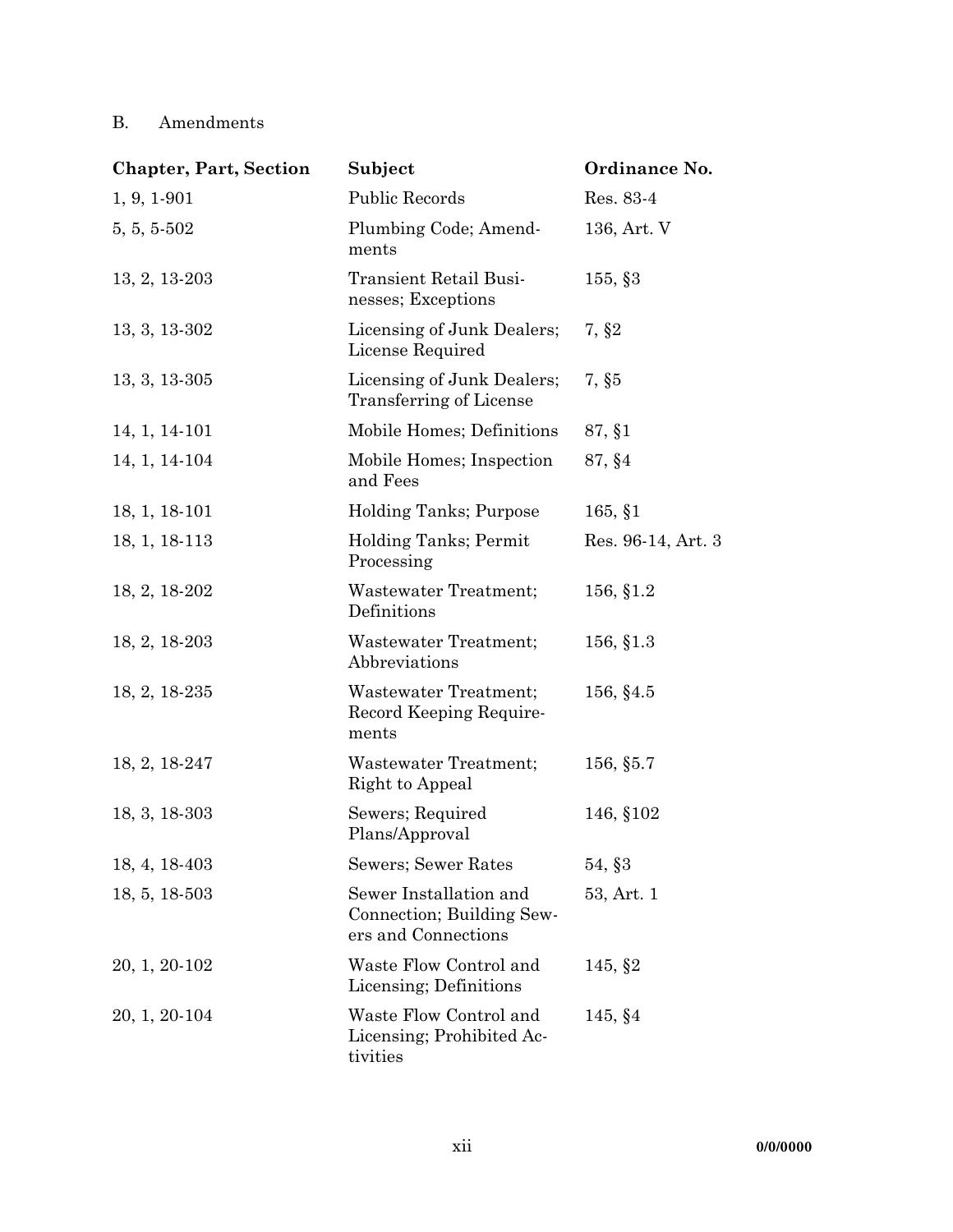| <b>Chapter, Part, Section</b> | Subject                                                                                                          | Ordinance No. |
|-------------------------------|------------------------------------------------------------------------------------------------------------------|---------------|
| 20, 1, 20-106                 | Waste Flow Control and<br>Licensing; Licensing Re-<br>quirements                                                 | 145, §6       |
| 20, 1, 20-108                 | Waste Flow Control and<br>Licensing; Penalties                                                                   | $145,$ \$8    |
| 20, 2, 20-201                 | Processing and Disposal<br>Facilities; Designation of<br>Facilities                                              | Res. 91-7     |
| 20, 2, 20-203                 | Processing and Disposal<br>Facilities; License Fee                                                               | Res. 91-7     |
| 24, 2, 24-206                 | Per Capita Tax; Collection<br>of Delinquent Taxes from<br>Employers, Etc.                                        | 17, §6        |
| 24, 3, 24-309                 | Earned Income and Net<br>Profits Tax; Collection of<br>Delinquent Earned Income<br>Taxes From Employers,<br>Etc. | 15, \$9       |
| 26, 2, 26-209                 | Wells; Fees                                                                                                      | 104, \$9      |
| C.<br>Repeals                 |                                                                                                                  |               |
| Ordinance No.                 | Subject                                                                                                          |               |
| 3                             | Dump Regulations                                                                                                 |               |

# 14 Transportation of Household Goods

## **Section 6. Adoption of Standard Codes by Reference.**

As a necessary part of codification, the following ordinances are hereby enacted by reference as standard codes summarized by short title:

| <b>Short Title</b> |
|--------------------|
|                    |

None

## **Section 7. Land Use Amendments.**

The Township of East Rockhill Code of Ordinances is hereby amended as is more fully shown in the complete text of Chapters 22 and 27 thereof which is attached hereto and made part hereof by reference hereto as if fully set out at length herein, with deletions shown by and additions shown by underline, all of which is briefly summarized hereinafter.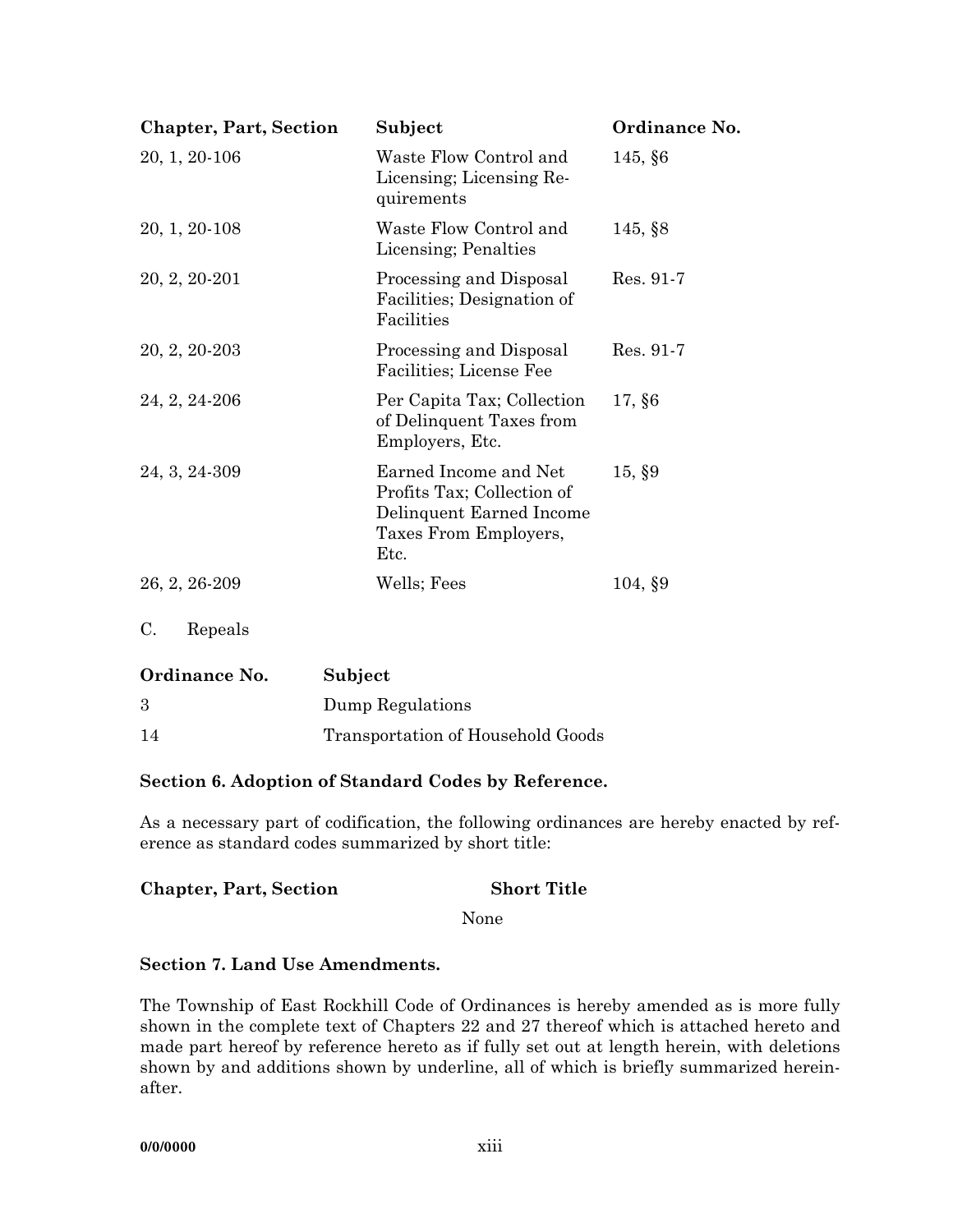A. New Provisions. The following provisions are new provisions which are being added to the Code, are underlined throughout the text, and are summarized as follows:

# **Chapter, Part, Section Subject**

#### None

 B. Revised Provisions. The following provisions of the code are revised, the text of which indicates deletions by strike-through and additions by underline, and are summarized as follows:

| Chapter | Part, Section    | Subject                                                        | Ordinance No.    |
|---------|------------------|----------------------------------------------------------------|------------------|
| 22      | 2, 22-202        | Terminology                                                    | 148, §202        |
| 22      | 3, 22-301        | <b>General Procedure</b>                                       | 158, §301        |
| 22      | 3, 22-305        | Major Subdivision<br>and Land Develop-<br>ment Procedure       | 158, §305        |
| 22      | 4, 22-403        | Preliminary Plan                                               | 158, §403        |
| 22      | 4, 22-404        | Final Plan                                                     | 158, §404        |
| 22      | 4, 22-407        | <b>Sewage Facilities</b>                                       | 158, §407        |
| 22      | 4, 22-408        | Water Resources Im-<br>pact Study                              | 158, §408        |
| 22      | 5, 22-516        | Stormwater Man-<br>agement Require-<br>ments                   | 158, §516        |
| 22      | 5, 22-517        | Excavation and<br>Grading                                      | 158, §517        |
| 22      | 5, 22-519        | Water Supply, Dis-<br>tribution Systems<br>and Fire Protection | 158, §519        |
| 22      | 5, 22-520        | <b>Sanitary Sewage</b><br>Disposal                             | 158, §520        |
| 22      | 6, 22-604        | General Standards                                              | 158, §604        |
| 22      | 8, 22-Appendix B | Plan Notification                                              | 158, App. B      |
| 27      | 4, 27-304        | Use Regulations                                                | 5/26/1987, §304  |
| 27      | 16, 27-1607      | Storage and Waste<br>Disposal                                  | 5/26/1987, §1607 |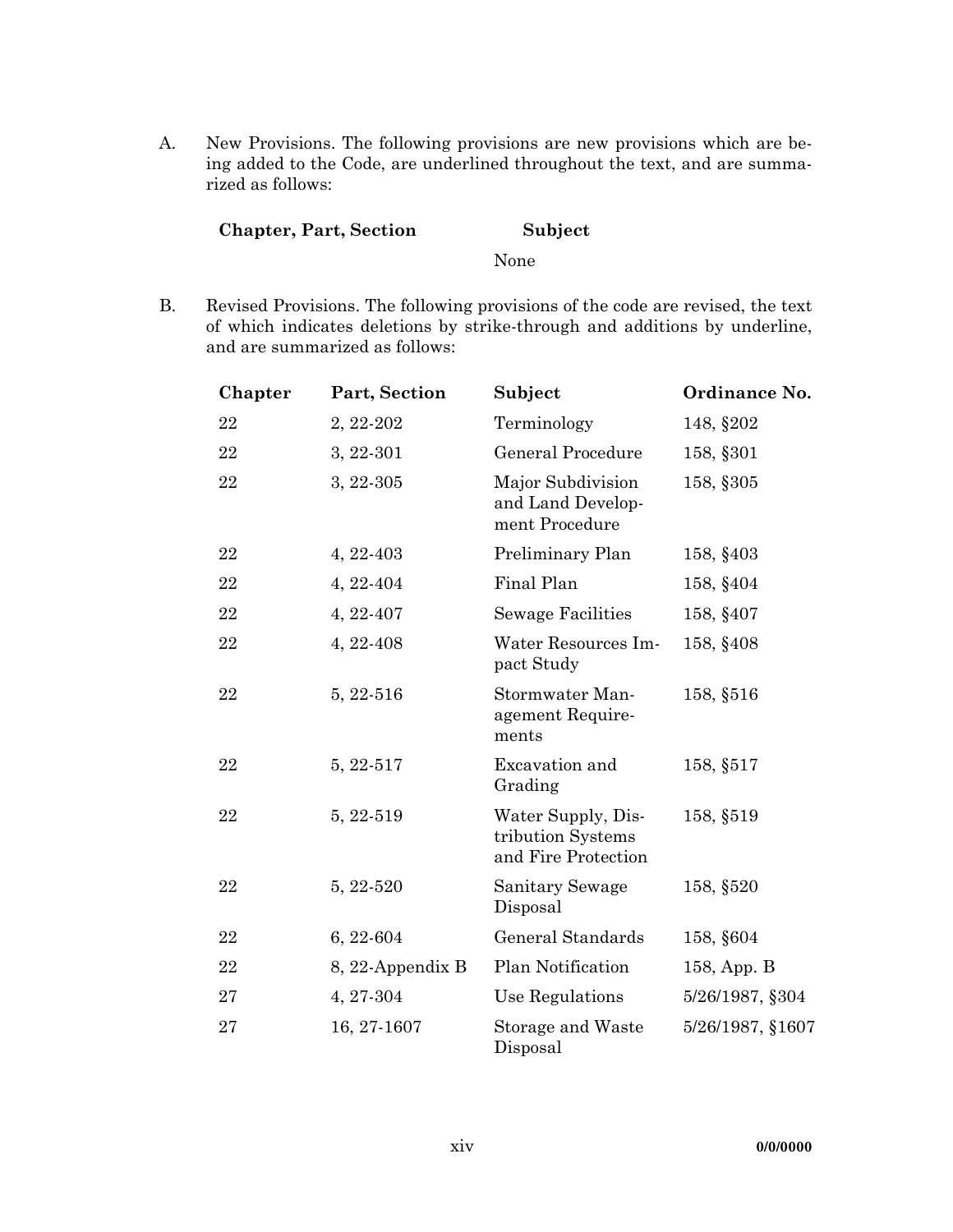| Chapter | Part, Section | Subject                                  | Ordinance No.    |
|---------|---------------|------------------------------------------|------------------|
| 27      | 17, 27-1700   | Natural Resource<br>Protection Standards | 5/26/1987, §1700 |
| 27      | 17, 27-1702   | Floodplain Regula-<br>tions              | 5/26/1987, §1702 |
| 27      | 22, 27-2211   | <b>Impact Statement</b>                  | 5/26/1987, §2211 |

 C. Repealed Provisions. The following provisions of the Code are repealed, the text of which is indicated by strike-through, and are summarized as follows:

| <b>Chapter, Part, Section</b> | Subject | Ordinance No. |
|-------------------------------|---------|---------------|
|                               | None    |               |

#### **Section 8. Procedural Changes.**

The following minor procedural changes have been made to existing Township of East Rockhill ordinances:

- A. Grammatical and spelling errors have been corrected where necessary;
- B. Minor changes have been made to correct obsolete terms and usages;
- C. The penalty provisions have been revised where necessary to comply with the Pennsylvania Second Class Township Code, Vehicle Code, Municipalities Planning Code and the Local Tax Enabling Act.

#### **Section 9. Amending the Code of Ordinances.**

The procedure for amending the Code of Ordinances shall include the citation of the Chapter, Part, Section and Subsection to be amended, revised, repealed or added as follows:

- A. Amendment or Revision. "Chapter \_\_\_\_\_, Part \_\_\_\_\_, Section \_\_\_\_\_, Subsection is hereby amended [revised] to read as follows. . ."
- B. Additions. "Chapter \_\_\_\_, Part \_\_\_\_, Section \_\_\_\_, Subsection \_\_\_\_\_ is hereby amended by the addition of the following. . ."
	- C. Repeal. "Chapter \_\_\_\_, Part \_\_\_\_, Section \_\_\_\_, Subsection \_\_\_\_\_ is hereby repealed in its entirety."